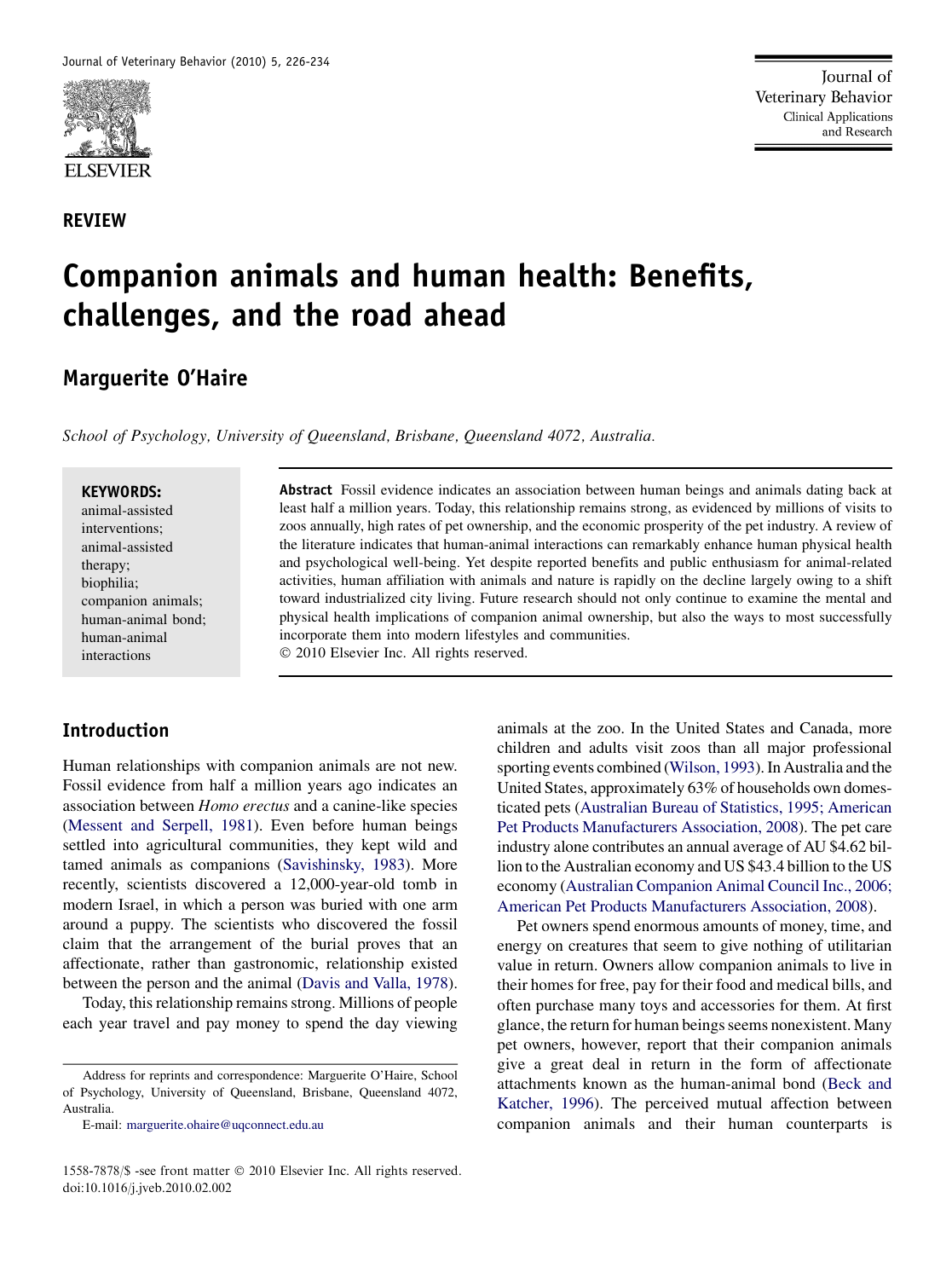supported by the loving and pleasant feelings often experienced during interactions ([Archer, 1997](#page-6-0)). These feelings have spurred a unique field of research called humananimal interactions. An emerging literature in the area has revealed that interacting with companion animals can remarkably enhance human health and well-being. Although exciting scientific advances have been made, the future of the field will require attention to the unique nature and challenges of human-animal interactions and their research.

In order to explore the benefits and challenges associated with human-animal interactions, in a future article we will begin by presenting the initial studies that garnered public interest, then explore two of the most commonly cited theoretical frameworks, highlight empirically supported applications among the general public and in therapeutic interventions, discuss the difficulties facing human-animal interactions and their study, and finally, present ideas for future research.

### Initial research

In 1980, a group of medical researchers conducted a longitudinal study of patients with coronary heart disease [\(Friedmann et al., 1980](#page-7-0)). Their data indicated that one year after being discharged from a coronary care unit, pet owners were more likely to be alive than nonowners. In other words, people who owned a pet had one-third the mortality rate of those who did not own a pet. Because coronary heart disease is a stress-related disease, researchers have suggested that the protective effect of pet ownership is due to its effect on psychological risk factors [\(Patronek and Glickman, 1993](#page-8-0)). Thus, by reducing stress and improving mental health, companion animals may make their owners more likely to survive [\(Friedmann, 1995\)](#page-7-0). The study by [Friedmann et al. \(1980\)](#page-7-0) was one of the first to impress upon the general public that companion animals can and do have a great effect on our health, even on something as serious as heart disease ([Beck and](#page-7-0) [Katcher, 1996](#page-7-0)). Over 7 million people around the world die from coronary heart disease each year [\(Mackay and](#page-8-0) [Menash, 2004\)](#page-8-0). Evidence of the power of pets to influence this deadly disease through improved mental health jumpstarted a surge of research dedicated to studying the benefits of companion animals for human health.

Almost a decade later, in response to growing data indicating the positive effects of companion animals on human health, the US National Institutes of Health held a technology workshop on the health benefits of pets [\(National Institutes of Health, 1988\)](#page-8-0). The final presentation of the workshop concluded with a declaration that no future study of human health should be considered comprehensive if the animals with whom people share their lives are not included [\(Beck and Glickman, 1987](#page-7-0)).

In 1994, Australian researchers conducted the National People and Pets Survey, which was the first national study to investigate the relationship between pet ownership and

human health [\(Headey, 1999](#page-7-0)). The results indicated that dog and cat owners had better mental and physical health than nonowners. They made fewer annual doctor visits and were less likely to be on medication for heart problems or sleeping difficulties. [Headey \(1999\)](#page-7-0) thus deduced that pet ownership probably reduces national health expenditure. To calculate savings, it was assumed that all recurrent health expenditures (excluding capital expenditures) could be divided proportionately to the number of doctor visits made by each person. For example, people who visit the doctor more often are responsible for proportionately more hospital costs, pharmaceutical costs, salary costs, and so on. Therefore, because the national sample survey data indicated that pet owners made fewer doctor visits, it was estimated that during the fiscal year of 1994-1995, A \$988 million were saved due to pet ownership ([Headey, 1999\)](#page-7-0). A subsequent longitudinal study based on the fiscal year of 1999-2000 estimated that AU \$3.86 billion was saved because of pet ownership [\(Headey et al., 2002\)](#page-7-0). It should be noted that these savings do not include potentially increased costs related to pet ownership, such as injuries caused by dogs (particularly bites), garbage expenditure, and the normal costs of pet keeping (e.g., food and veterinary expenses). Additionally, expenditure savings by both individuals and governments will vary based on the type of health care system in use, whether public or private. The reported savings, therefore, serve as an indication of the potential health benefits of pets, rather than a fiscal argument for pet ownership. The researchers concluded that small differences in health system use between pet owners and nonowners may equal huge savings in public health expenditure ([Headey, 1999; Headey and](#page-7-0) [Grabka, 2007](#page-7-0)).

#### Two hypothesized mechanisms

Following these and other instrumental publications on the health and financial benefits of pet ownership, researchers began to look at the underlying mechanisms of humananimal interactions. Many theories have been proposed, yet there is currently no unified, empirically supported theoretical framework to describe how companion animals benefit the mental and physical health of human beings [\(Kruger and Serpell, 2006](#page-7-0)). Two of the most commonly cited theories include the biophilia hypothesis and the social support hypothesis.

## Biophilia hypothesis

The biophilia hypothesis proposes that human beings have an innate propensity to attend to and be attracted by other animals and living things ([Wilson, 1984\)](#page-8-0). Evolutionarily, attention to animals would enhance an individual's chances of survival because animal behavior acts as an environmental sentinel indicating safety or danger [\(Wilson, 1984, 1993](#page-8-0)).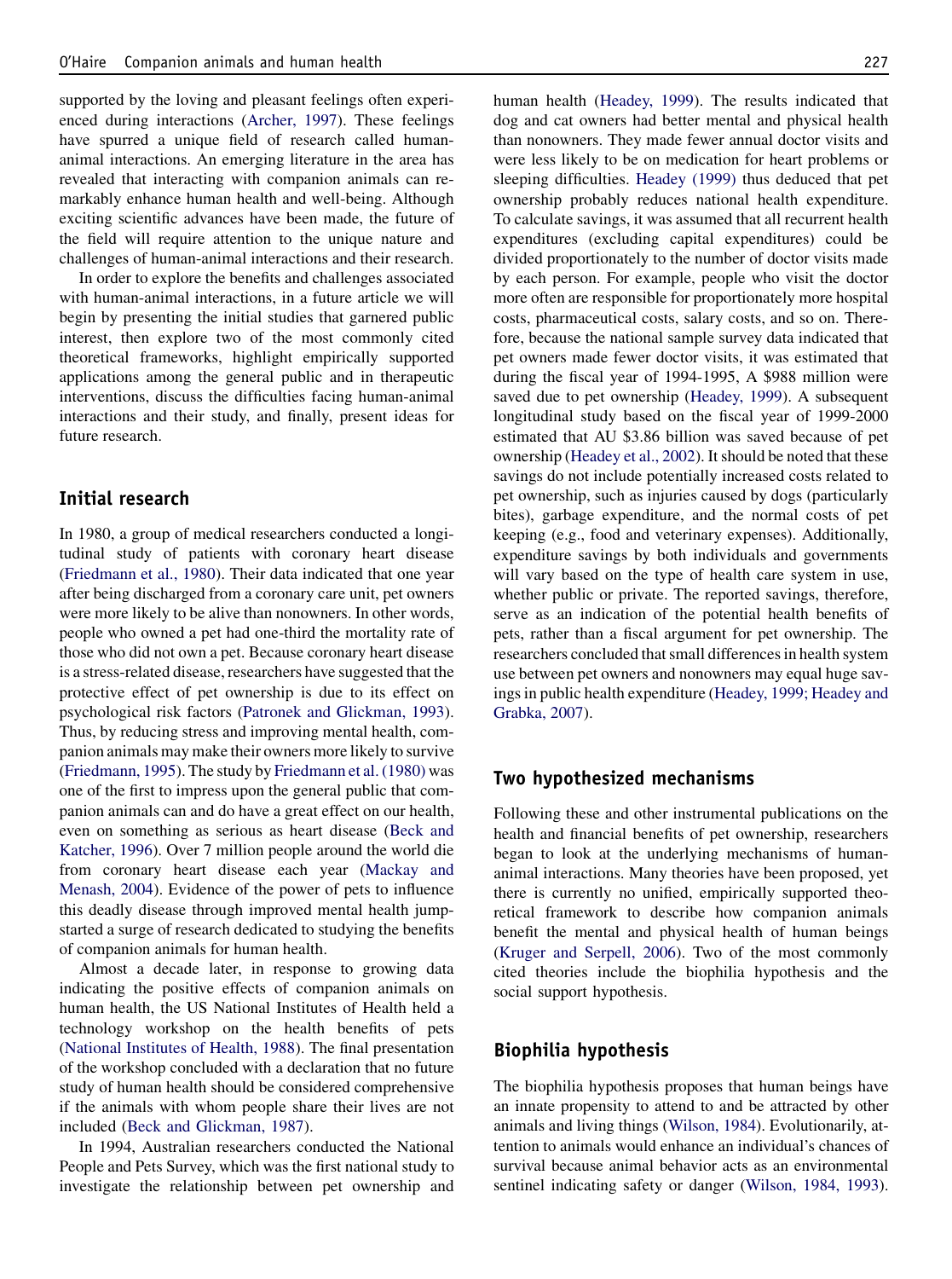Today, living creatures continue to provide a pleasant external focus for attention, which has a calming and relaxing effect on viewers ([Gullone, 2000](#page-7-0)). However, with the increasingly urban lifestyles of modern industrialized societies, many people find fewer and fewer opportunities to interact with animals and nature ([Maller et al., 2005\)](#page-8-0). Having a companion animal in the home may provide a link to human evolutionary history that enhances psychological well-being [\(Gunter, 1999\)](#page-7-0).

Looking at animals, for example, can reduce anxiety in times of stress ([Friedmann, 1995](#page-7-0)). When in the presence of a pet dog, people show reductions in cardiovascular, behavioral, and psychological indicators of anxiety ([Friedmann](#page-7-0) [et al., 1983; Wilson, 1991\)](#page-7-0). Friedman et al. (1983) examined the effect of the presence of a friendly dog on children's blood pressure while resting and during the mildly stressful task of reading aloud. The study used a within-participants design, whereby each participant experienced resting and reading, both with and without the dog present. Order of conditions was counterbalanced across participants. Results indicated that children's blood pressure during both resting and reading was lower in the presence of the dog. The authors concluded that the presence of an animal can reduce anxiety in mildly stressful situations. [Wilson \(1991\)](#page-8-0) conducted a similar study, in which anxiety levels of undergraduate students were measured during three conditions: reading aloud, reading quietly, and interacting with a friendly dog. A within-participants, repeated-measures design was used, in which blood pressure was measured at 2-minute intervals over a 10-minute baseline period, followed by the three experimental conditions. Order of conditions was again counterbalanced across participants. Results indicated that blood pressure was lower while the subjects were reading quietly and interacting with the dog than while reading aloud. The researchers concluded that interacting with an animal has an anti-anxiety effect similar to relaxation activities such as reading quietly. A limitation to the study was the confounding factor of talking, which occurred during both reading aloud and interacting with the animal, but not during reading quietly. Future research may expand on this study by incorporating a control condition that also facilitates talking.

Another example of the anxiety-reducing effects of looking at animals can be seen in the calming effects of watching a fish tank. Many doctors' office waiting rooms house aquariums because of their effectiveness in lowering heart rate and blood pressure during stressful situations, such as waiting to undergo surgery [\(Katcher et al., 1984; Beck and](#page-7-0) [Katcher, 1996\)](#page-7-0). [Katcher et al. \(1983\)](#page-7-0) compared blood pressure as a physiological indicator of stress in participants while they were watching a small aquarium containing tropical fish, watching a blank wall, or during the mildly stressful task of reading aloud. Results indicated that watching the fish lowered blood pressure and produced a state of relaxation. For participants with hypertension, watching the fish tank lowered blood pressure to levels within the normal range. The authors conclude that viewing animals, regardless of

whether they are familiar or bonded, can reduce anxiety and tension. [DeSchriver and Riddick \(1990\)](#page-7-0) conducted a similar study on the psychophysiological effect of viewing aquariums with an elderly population. The investigators compared pulse rate and muscle tension while participants watched a fish aquarium, fish videotape, or placebo videotape. Results indicated that participants who viewed either the fish aquarium or fish videotape had a lower pulse rate and lower muscle tension than participants who viewed the placebo videotape. The authors suggest that viewing animals and nature, whether live or videotaped, has a relaxing effect on viewers. Further research across different age groups and cultural backgrounds will be useful in elucidating the effect of viewing aquariums.

Even unconsciously, the presence of an animal can change a person's perception of a scene. Researchers have tested this phenomenon by using a modification of the Thematic Apperception Test ([Murray, 1943](#page-8-0)). The original test provides pictures of people in provocative, yet ambiguous, scenes and asks participants to describe the scenes. The Animal Thematic Apperception Test (ATAT) expands upon this framework by having two sets of pictures, identical except for the presence or absence of an animal ([Lockwood, 1983;](#page-7-0) [Friedmann and Lockwood, 1991\)](#page-7-0). [Lockwood \(1983\)](#page-7-0) presented participants with pictures from the ATATand asked them to describe the people in the scenes. People in scenes with animals were consistently described as friendlier, happier, and less threatening than the same people in scenes without animals. [Friedmann and Lockwood \(1991\)](#page-7-0) replicated this methodology with a larger, more diverse sample and found similar results. The researchers concluded that a person's perception of a situation influences his or her stress response [\(Lockwood, 1983; Friedmann and Lockwood,](#page-7-0) [1991](#page-7-0)). The ATAT reveals that when an animal is present, people perceive situations as less stressful and are able to react more calmly, which may enhance their psychological well-being ([Friedmann, 1995](#page-7-0)).

#### Social support hypothesis

Another commonly cited theory regarding the benefits of human-animal interactions is the social support hypothesis. Lack of social support is a huge risk factor for subsequent physical and psychological problems ([Uchino et al., 1996](#page-8-0)). The social support hypothesis proposes that companion animals are a social support in and of themselves and also that they act as facilitators of social interactions between other human beings [\(Beck and Katcher, 2003; Kruger and](#page-7-0) [Serpell, 2006; McNicholas and Collis, 2006\)](#page-7-0).

As social supports in and of themselves, companion animals reduce loneliness and contribute to a general sense of well-being in their owners ([Sable, 1995\)](#page-8-0). Reasons cited for their success as social supports include their constant availability, nonjudgmental support, and unconditional love ([Friedmann et al., 1980; Kruger et al., 2004\)](#page-7-0). As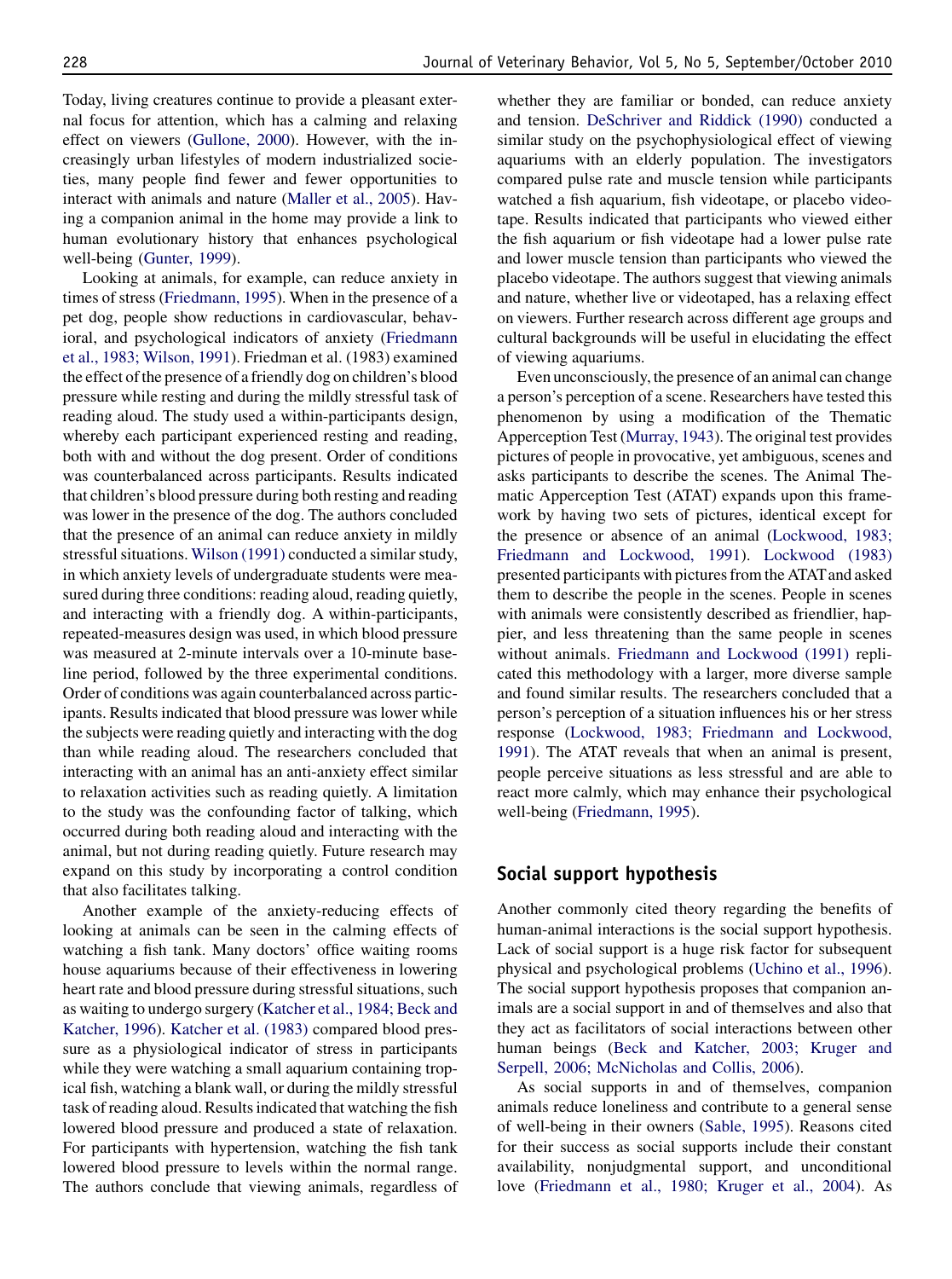such, people form strong attachments to their pets. Many people consider their pet to be a member of the family and say that the loss of a pet would mean as much to them as the loss of a family member or friend ([Cain,](#page-7-0) [1983; Beck and Katcher, 1996\)](#page-7-0).

Examples of the benefits of companion animals as social support include statements by cancer patients, who say that the presence of a companion animal lessens their fears, despair, loneliness, and isolation and enables them to adapt to their extremely difficult situations ([Muschel, 1984](#page-8-0)). Social support from companion animals can also be crucial for the elderly, who often lose human social support because of friends and family moving away or passing away [\(Bustad](#page-7-0) [and Hines, 1983; Beck and Katcher, 2003](#page-7-0)). [Siegel \(1990\)](#page-8-0) examined the use of physician services among people over the age of 65 over a 1-year period. After controlling for demographic characteristics and health status, results indicated that pet owners made fewer visits to physicians and were therefore buffered from the effect of stressful life events on physician service use. After controlling for health status, the researchers deduced that pet ownership primarily influences social and psychological processes, rather than directly influencing physical health. They conclude that the stress buffering effect of pets may be a result of their ability to provide social support to their owners. In a similar study, [Norris et al. \(1999\)](#page-8-0) collected questionnaire data from retired persons regarding their life satisfaction and perceived health. Pet owners reported higher life satisfaction and perceived health than non-owners. The authors cite the non-evaluative social support provided by animals as one of the reasons for positive life perceptions among their owners. One limitation of both studies is the correlational nature of the data, in that the type of people who choose to own pets may have greater health and life satisfaction than those who choose not to own pets. Further research is necessary to tease apart any causal direction in the relationship.

As facilitators of social support between human beings, companion animals act as ''social lubricants'' ([Gunter,](#page-7-0) [1999\)](#page-7-0). They facilitate social interactions for their owners because they encourage approaches by others and often stimulate conversation ([McNicholas and Collis, 2006](#page-8-0)). For example, [Eddy et al. \(1988\)](#page-7-0) conducted a study in which a person in a wheelchair was stationed in a heavily trafficked pedestrian locale, such as a shopping mall or college campus. The person in the wheelchair was either alone or with a service dog. An observer stationed nearby recorded the number and type of social approaches by strangers. Results indicated that participants with a dog received more positive social approaches, including smiles and conversations, than participants without a dog present. The authors conclude that the presence of an animal may help people overcome social isolation because of the socializing effects of animals. Further research will be necessary to evaluate the socializing effects of different types of animals among various populations and settings.

#### Applications

Taken together, the current published data indicate the potential of human-animal interactions to benefit human mental and physical health and well-being. Initial studies documented the relationship between companion animals and human physical health by noting increased survival rates from coronary artery disease, decreased medication use, and fewer visits to physicians among pet owners. The biophilia hypothesis highlights the capacity of humananimal interactions to reduce cardiovascular, behavioral, and psychological indicators of stress and anxiety. The social support theory emphasizes the capacity of humananimal interactions to reduce loneliness and increase psychological well-being and life satisfaction. Researchers have thus speculated that companion animals may play an important role in human development and well-being, from childhood throughout the lifespan. On the basis of this assumption, volunteers and professionals have begun to incorporate animals into therapeutic work.

The practice of using animals as a part of therapy dates back to the late 18th century, when animals were introduced into mental institutions to help socialize patients with mental disorders [\(Serpell, 2006\)](#page-8-0). Only recently, however, have scientists and practitioners begun to create standardized terms for these endeavors ([Kruger and Serpell, 2006](#page-7-0)). The umbrella term animal-assisted intervention is defined by [Kruger and Serpell \(2006\)](#page-7-0) as ''any intervention that intentionally incorporates animals as part of a therapeutic or ameliorative process or milieu.'' The term ''therapeutic'' in this instance refers to the ameliorative nature of the interactions, rather than necessarily indicating a curative medical or psychiatric treatment. The two most commonly cited subcategories include animal-assisted therapy and animal-assisted activities. The main difference between the two is that animal-assisted therapy revolves around specific, individualized goals, whereas animal-assisted activities have no specified treatment goals and can be used identically with many people [\(Gammonley et al., 1997; Delta Society, n.d.](#page-7-0)). Animal-assisted activities, therefore, provide opportunities for therapeutic benefits through spontaneous interactions, but they do not constitute a targeted therapy, which involves the goal-directed treatment of a symptom or impairment [\(Kruger and Serpell, 2006](#page-7-0)). Some debate exists over the exact distinction between animal-assisted therapy and animalassisted activities, and in the past the field has lacked a uniform method of reporting intervention type. At present, these definitions represent the most up-to-date and widely accepted classifications [\(Kruger and Serpell, 2006; American](#page-7-0) [Veterinary Medical Association, 2007;](#page-7-0) [Delta Society, n.d.\)](#page-7-0).

Numerous benefits have been reported from animalassisted interventions. Examples include reduced anxiety during and after therapeutic sessions; improved rapport and communication between patients and therapists; enhanced attendance at, compliance with, and retention in therapy; and improved behavior outside the context of therapy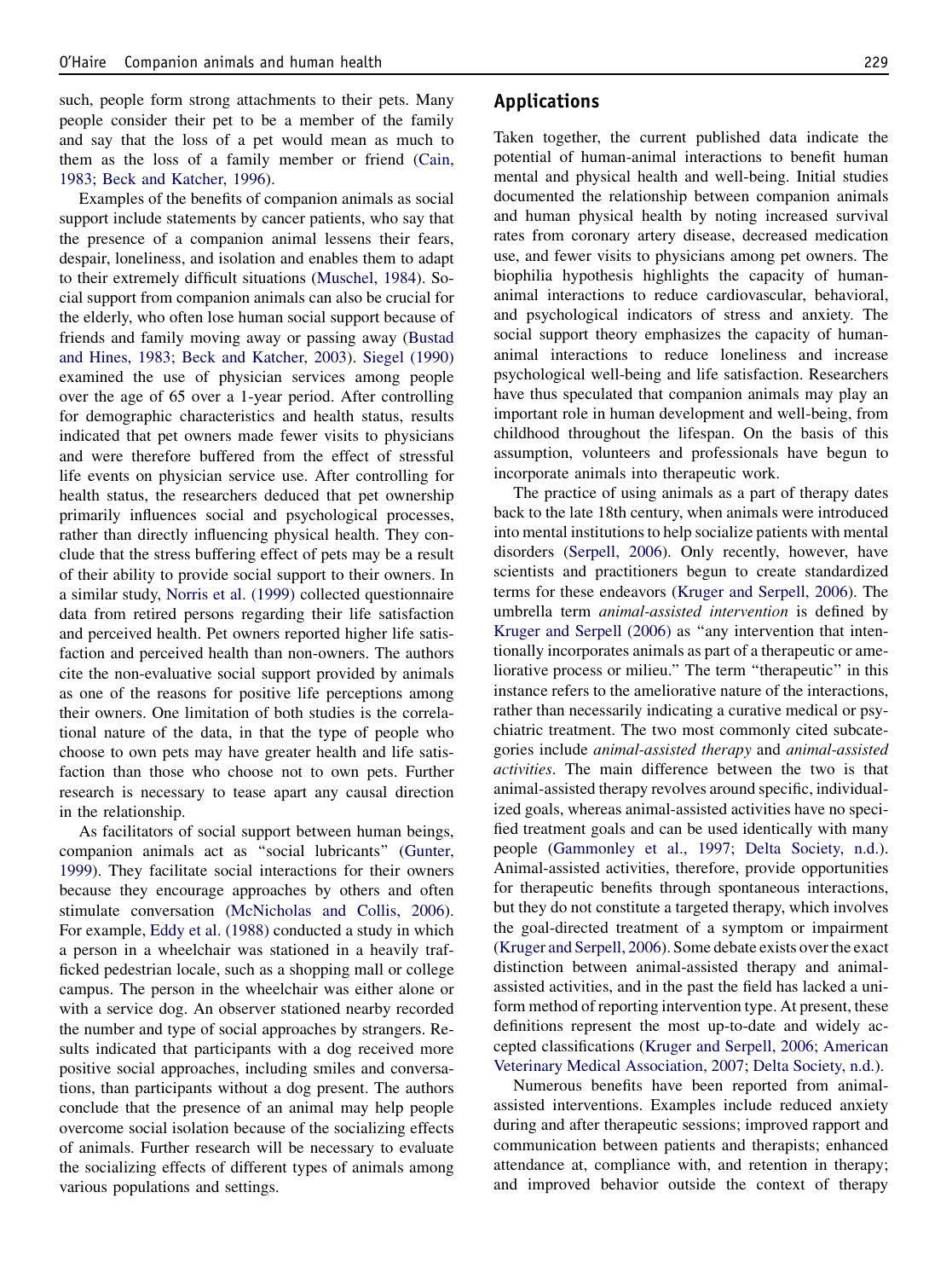[\(Barker and Dawson, 1998; Katcher and Wilkins, 1998;](#page-6-0) [Kruger et al., 2004; Fine, 2006](#page-6-0)). The research on animalassisted interventions for targeted populations is still in its infancy, but the studies conducted to date have yielded encouraging results [\(Wilson and Barker, 2003; Kruger](#page-8-0) [and Serpell, 2006\)](#page-8-0).

For example, a few studies have examined the effect of animal-assisted interventions for people with Alzheimer's disease, which is a neurological disorder that significantly impairs a person's general health and well-being ([American](#page-6-0) [Psychiatric Association, 2000](#page-6-0)). It affects 1 in 10 people over the age of 65, and nearly half of people over the age of 85 [\(Hingley and Ruggeri, 1998\)](#page-7-0). Because there is currently no successful cure or method of prevention, the main goal of most interventions is to improve patients' quality of life [\(Edwards and Beck, 2002\)](#page-7-0). Research has demonstrated that animal-assisted interventions for persons with Alzheimer's disease can increase socialization, decrease aggression and agitation, and increase nutritional intake and overall health ([Baun and McCabe, 2003; Filan and](#page-7-0) [Llewellyn-Jones, 2006\)](#page-7-0). One study, by [Batson et al. \(1997\),](#page-7-0) examined the effect of the presence of a therapy dog on participants with Alzheimer's dispersed across three long-term care facilitates. Order of sessions (with vs. without therapy dog) was counterbalanced across participants. Results indicated that in the presence of the therapy dog, participants demonstrated increased socialization, as assessed by videotaped coding of predetermined social interaction variables, including the frequency and duration of smiles, tactile contact, looks, physical warmth, and praise. Limitations in this study included the use of only one brief session (10 minutes) without examining any lasting effects over time, and the lack of a control condition to examine changes that may have been due to the novelty effect of animal presence. These limitations are a common theme throughout the animal-assisted intervention literature and will need to be addressed in future research.

Another study, by [Edwards and Beck \(2002\),](#page-7-0) used a time series design with a nonequivalent control group to examine the effect of the introduction of a fish tank to an Alzheimer's disease care unit. Baseline weight and nutritional intake were assessed over a two-week period, followed by either the introduction of a fish aquarium (animal-assisted intervention) or a scenic ocean picture (control intervention for the novelty effect of a change in environment). Results indicated that both weight and nutritional intake significantly increased each week over an eight-week period for the group with the fish aquarium. Participants in this group also demonstrated increased morale and required less nutritional supplements, resulting in reduced health care costs. The authors concluded that the implementation of an animal-assisted intervention with a fish aquarium may be an efficient means of enhancing nutritional intake for individuals with Alzheimer's disease [\(Edwards and Beck, 2002\)](#page-7-0). One limitation to this study was the use of a convenience sample, whereby participants were assigned to a condition based on their treatment center rather than random assignment at the individual level. Because of the nature of the intervention, individual random assignment would have compromised the integrity of the treatment groups and therefore was not feasible. The ability of many animal-assisted interventions to affect a group of individuals at the same time is a key strength in practice and often a key limitation for research design. To use more complex statistical analyses such as hierarchical linear modeling to handle group-level assignment, larger sample sizes are required, which can be difficult to recruit and financially maintain [\(Maas and Hox, 2005\)](#page-8-0). Future animal-assisted intervention research that necessitates group-level assignment will require increased funding to support larger sample sizes for advanced statistical modeling. Attention to the optimal allocation of resources, such as the optimal design model, may be necessary to achieve the most powerful results based on the resources available [\(Raudenbush, 1997](#page-8-0)).

Another target population for animal-assisted intervention research has been children with attention deficit hyperactivity disorder (ADHD) and conduct disorder. Attention deficit hyperactivity disorder is a developmental disorder characterized by inattention, impulsiveness, and in some cases, hyperactivity ([American Psychiatric Association,](#page-6-0) [2000\)](#page-6-0). Children and teenagers with ADHD are at higher risk for health-threatening behaviors, such as smoking as well as alcohol and drug abuse [\(Rowland et al., 2002](#page-8-0)). Conduct disorder is characterized by a repetitive pattern of behavior linked to aggression, destructiveness, deceitfulness, and serious violations of rules ([American Psychiatric](#page-6-0) [Association, 2000\)](#page-6-0). Conduct disorder poses a major public health concern because of the physical harm and property damage it inflicts on the community ([Burke et al., 2002;](#page-7-0) [Schaeffer et al., 2003](#page-7-0)). [Katcher and Wilkins \(2000\)](#page-7-0) examined the effect of a 6-month animal-assisted intervention program for children with ADHD and conduct disorder. They used a controlled crossover design in which 50 children were randomly assigned to a nature education program focusing on either animals or outdoor activities. The animal program constituted the animal-assisted intervention condition and focused on learning about caring for and interacting with animals. The outdoor program constituted a control condition designed to be similarly helpful and attractive to participants; it focused on recreation activities such as rock climbing, canoeing, and water safety. Behavioral change was measured using standardized teacher-report and child self-report instruments. Results indicated that participants in the animal-assisted intervention condition showed increased attendance, cooperation, and engagement in learning, and decreased antisocial and violent behavior [\(Katcher](#page-7-0) [and Wilkins, 2000\)](#page-7-0). One limitation in this study was the use of informant reports as the sole means of assessing change. Future research can build upon [Katcher and](#page-7-0) [Wilkins's \(2000\)](#page-7-0) ground-breaking preliminary results by using multimodal assessments of change, such as blind ratings of participant behavior in addition to teacher, child, and parent informant reports.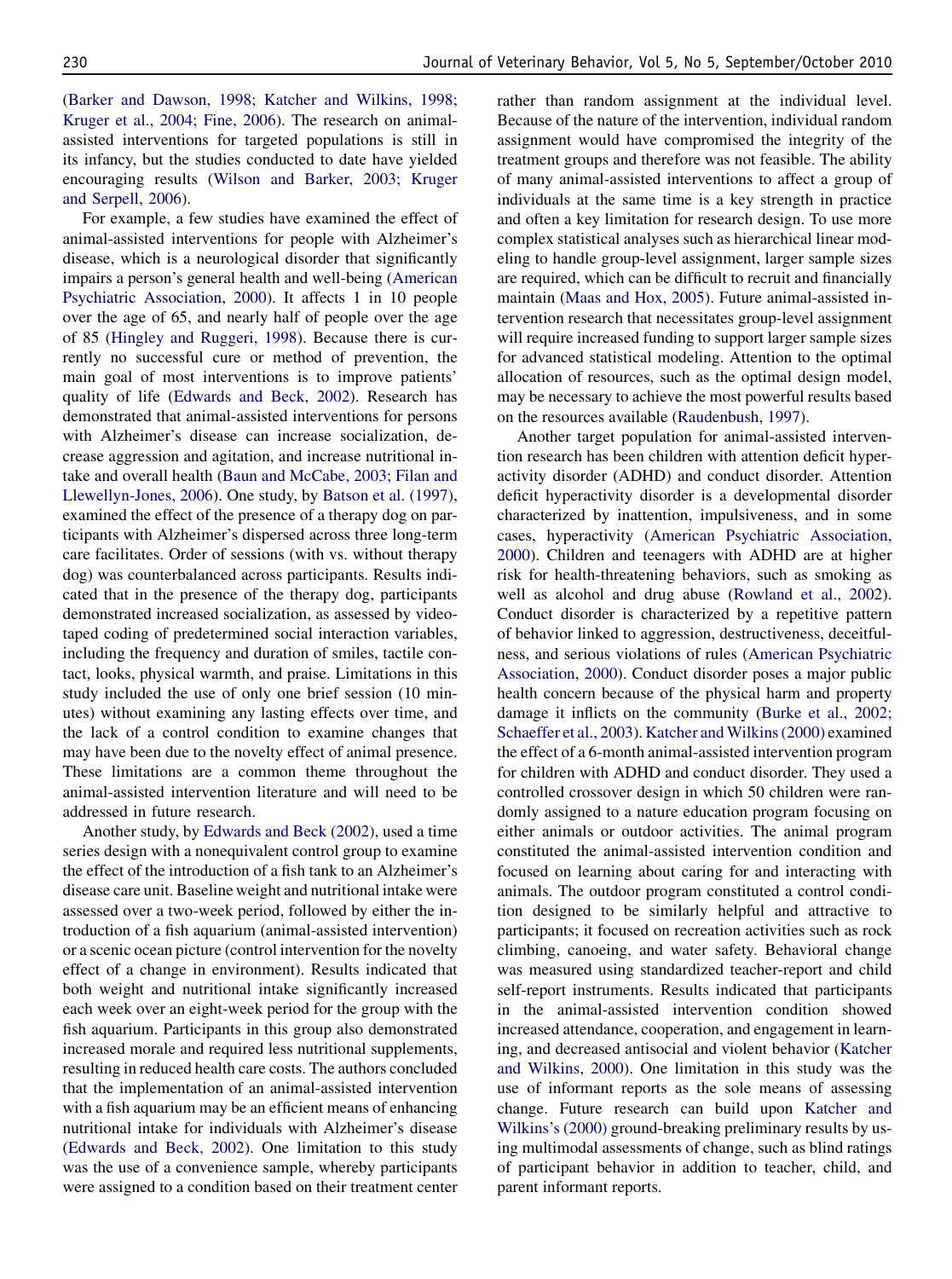A final example of utilizing companion animals for targeted populations can be seen in the study of animalassisted interventions for children with autism spectrum disorder (ASD). ASD is a prevalent and debilitating disorder with no universal treatment protocol or cure ([Lord](#page-8-0) [et al., 2005](#page-8-0)). The main feature of the disorder is impairment in social interactions ([American Psychiatric Association,](#page-6-0) [2000\)](#page-6-0). Children with ASD tend to be rejected and victimized by their peers, which can lead to social isolation, loneliness, and in many cases, depression [\(Bauminger and](#page-7-0) [Kasari, 2001; Bauminger et al., 2003](#page-7-0)). The lack of social support and friendships they experience early on can lead to impaired mental and physical health as they grow older [\(Hertzman and Wiens, 1996\)](#page-7-0). Theorists and clinical practitioners who work with ASD have proposed that one successful means of helping children with ASD may be the use of animal-assisted interventions, and empirical research is beginning to support this claim ([Law and Scott, 1995;](#page-7-0) [Grandin and Johnson, 2005\)](#page-7-0). One study by [Martin and](#page-8-0) [Farnum \(2002\)](#page-8-0) examined the effect of 15-minute therapy sessions with a live dog, a stuffed dog, or a ball. The animal-assisted therapy condition consisted of sessions with the live dog, whereas the control condition consisted of sessions with either the stuffed dog or the ball. Ten children with ASD experienced each condition once a week (3 sessions per week in total) for 15 weeks. Results from video-coded observations of sessions indicated that in the presence of the dog, children with ASD demonstrated increased playfulness, focus, and social awareness. The study is limited by a relatively small sample size and the simultaneous occurrence of all three conditions each week for each participant, which may have confounded any duration effects of a single condition over time. Future studies can build upon this promising initial research with an increased sample size and a modified study design, in which participants experience only one condition at a time.

Another study, by [Bass et al. \(2009\)](#page-7-0), examined the effect of a 12-week animal-assisted intervention for children with ASD using therapeutic horseback riding. Participants were randomly assigned either to participate in the animalassisted intervention or to be a part of a wait-list control group. Participants in the animal-assisted intervention group received one-hour therapeutic horseback riding lessons once a week for 12 weeks. Parent-report questionnaires were administered at pretest and at posttest. Results indicated that participants in the animal-assisted intervention condition demonstrated increased sensory and social motivation, and decreased inattention. Although their study lacked a control condition to evaluate the novelty effect of a new experience, the authors have provided a strong basis for further exploration of the benefits of animal-assisted interventions with horses for children with ASD.

In addition to persons with Alzheimer's disease, ADHD, conduct disorder, and ASD, other populations that have experienced positive outcomes include people suffering from affective disorders, anxiety, aphasia, dementia,

depression ([Hoffmann et al., 2009](#page-7-0)), personality disorders, schizophrenia; and victims of abuse and neglect [\(Barker and](#page-6-0) [Dawson, 1998; Nathans-Barel et al., 2005; Filan and](#page-6-0) [Llewellyn-Jones, 2006; Macauley, 2006; Souter and Miller,](#page-6-0) [2007; Berget et al., 2008; Parish-Plass, 2008\)](#page-6-0). The applications seem endless, and research is just beginning to uncover the many possibilities for incorporating animals into interventions to improve human mental and physical health. Because of the limitations of initial research, further critical scientific evaluation will be required to advance the field of humananimal interactions and the science behind the humananimal bond.

#### Challenges

Despite the benefits that can be gained from human-animal interactions, companion animals and their owners face struggles. In the housing industry, there has been a shift toward renting rather than owning. The majority of rental agreements prohibit companion animal ownership. With home rentals on the rise, pet ownership decreased by 7.3% in Australia and by 1.4% in Germany between 1996 and 2001 [\(Headey et al., 2002](#page-7-0)). It is estimated that this decline cost about AU \$495 million in increased Australian health expenditure and  $\epsilon$ 367 million in increased German health expenditure ([Headey et al., 2002\)](#page-7-0).

Not only are companion animals being pushed out of people's homes, but they are also restricted from their community spaces. Companion animals are prohibited in many of the places where they may be needed the most, such as hospitals, nursing homes, and educational institutions. For instance, research has demonstrated that companion animals greatly benefit the elderly, yet most elders cannot own pets because of their economic situation or housing constraints ([Beck and Katcher, 2003](#page-7-0)). The elderly population subsequently finds few opportunities to interact with companion animals because of the absence of animals in public and community spaces.

A final challenge lies in the rapidly growing shift toward urban living. Over the past few hundred years, many societies have experienced a hasty transformation from rural life and engagement with nature to complete disengagement and life in a human-manufactured world of artificial products and settings ([Beck and Katcher, 1996;](#page-7-0) [Gullone, 2000\)](#page-7-0). For the first time in known history, human beings are spending little to no time in physical contact with plants, animals, and the living environment [\(Katcher](#page-7-0) [and Beck, 1987](#page-7-0)). The consequences of this abrupt withdrawal from a defining part of human evolutionary experience are just beginning to unfold [\(Wilson, 1993](#page-8-0)). Recent meta-analyses indicate that the modern industrialized lifestyle of many societies has a detrimental effect on psychological health ([Gullone, 2000; Maller et al., 2005](#page-7-0)).

Largely because of these factors, pet ownership and interaction with nature are rapidly on the decline. At the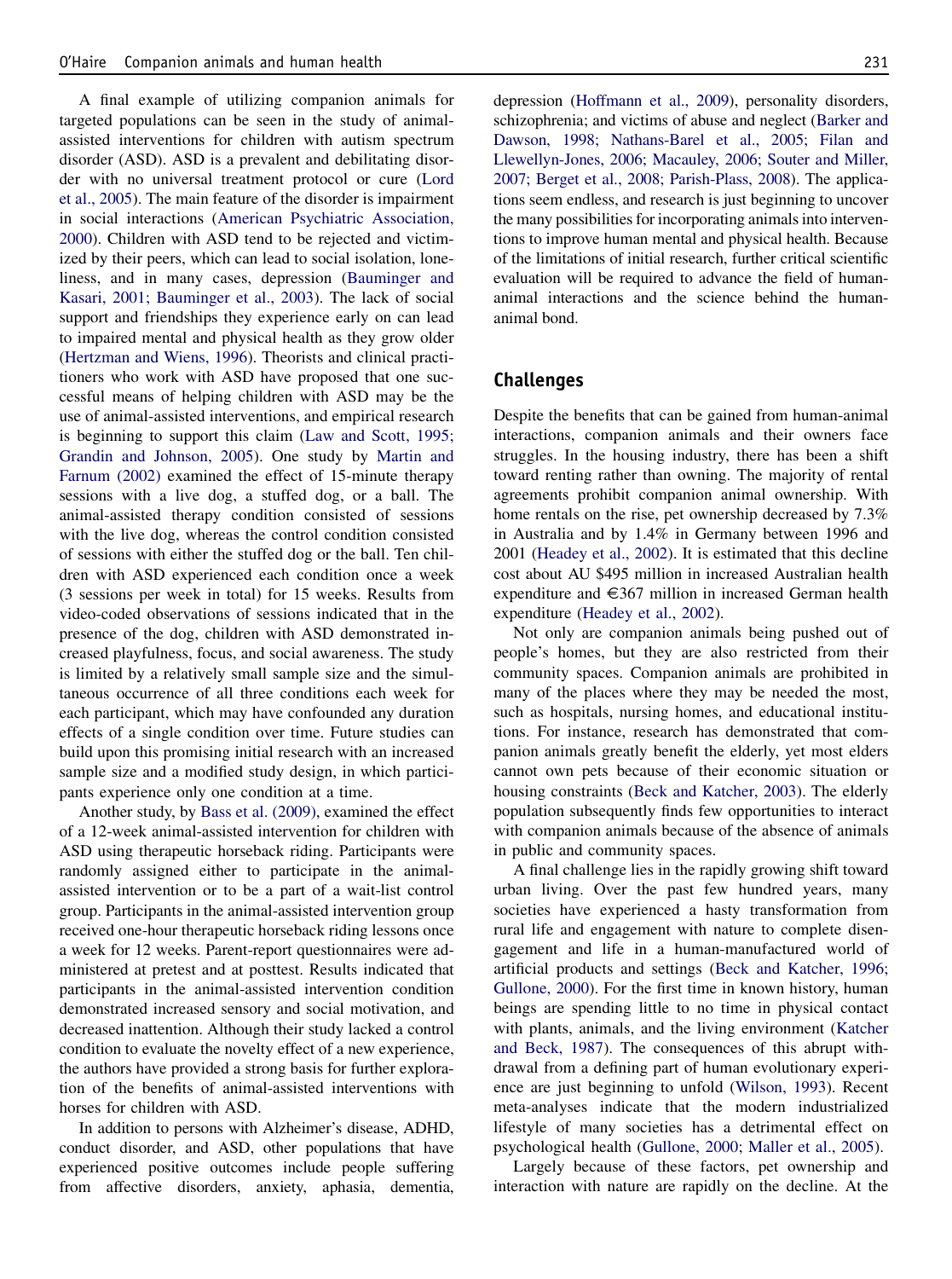same time, the rates of stress-related disorders are at an all-time high [\(Maller et al., 2002\)](#page-8-0). Preliminary research indicates that companion animals can positively influence human mental and physical health and well-being, yet further research is critical. Unfortunately, the prohibition of animals in community spaces such as hospitals, nursing homes, and educational institutions has rendered carefully controlled, empirical studies extremely difficult in most cases, which limits the possibility of obtaining concrete and measurable results. Without results to demonstrate efficacy, funding agencies and facilitators of community spaces are hesitant to take chances on animal-assisted interventions, furthering the decline of human-animal interactions in modern, industrialized societies. The cycle continues to prevent human-animal interaction research from achieving sustainable gains in funding and research publication.

#### Conclusions and future directions

Knowledge of the benefits of companion animals for human mental and physical health has increased substantially in recent years. Studies have demonstrated that companion animal owners have increased survival rates from coronary artery disease and have better general mental and physical health than non-owners [\(Friedmann et al., 1980; Headey,](#page-7-0) [1999\)](#page-7-0). Animal-assisted interventions have been successful at improving the mental health and quality of life for persons with developmental, neurological, social, and psychological impairments [\(Hart, 2006](#page-7-0)). Yet although the field of humananimal interactions has grown exponentially in a short time, it is still in its early stages. Although great strides have been made to establish the field and impressive results have come from its study, further investigation is critical.

Human-animal interaction research is in great need of carefully controlled, empirical studies that are able to demonstrate concrete, measurable results. Important topics for future research include the magnitude and type of benefits gained from human-animal interactions, the populations that benefit most from different types of interventions involving different species of animals, the public health implications across communities and cultures, the financial implications for individuals and the general public, and concrete strategies to foster and incorporate a sense of respect and appreciation for all life forms into everyday human life.

<span id="page-6-0"></span>To examine these topics, increased funding is crucial. The resources currently devoted to human-animal interaction research will not allow for the breadth and depth of study required. Furthermore, funding for animal-assisted interventions themselves will remain scarce until research provides significant empirical data to support their efficacy. Because of the challenges of incorporating animals into many settings such as hospitals and schools, critical research has in the past been sparse. To move the field of human-animal interaction research forward, it may be

necessary to conduct small-scale studies at the institutions that will make exceptions and allow animals onto their premises. From these preliminary results, future research will be able to build and expand to conduct more rigorous and better-controlled experiments. Another way to break the cycle will be to have scientists and practitioners from a variety of disciplines work together. The study of humananimal interactions bridges many fields, such as psychology, veterinary science, biology, medicine, public policy, sociology, and environmental science. Interdisciplinary collaboration among these and other fields has the potential to exponentially increase the output of human-animal interaction research, and subsequently the financial and political support of its programming on a practical level.

Taken together, the published data have demonstrated impressive and diverse benefits associated with companion animal ownership and animal-assisted interventions. The task at present will be to collaborate to document these effects on a larger scale, to better understand the mechanisms and outcomes associated with them, and to raise awareness so that they can be better utilized to enhance the psychological well-being of communities through interaction with and respect for the living creatures with whom we share our planet.

## Acknowledgments

The author is grateful to the Royal Society for the Prevention of Cruelty to Animals for their invitation to present on this topic, to the Australian-American Fulbright Commission and the Vassar Maguire Fellowship for their support of the author's international study, and to Dr. Virginia Slaughter, Dr. Samantha McKenzie, and Dr. Jacquie Rand from the University of Queensland, Australia for their helpful comments on this article.

## References

- American Pet Products Manufacturers Association, 2008. 2007/2008 APPMA national pet owners survey. Available at: [http://www.ameri](http://www.americanpetproducts.org) [canpetproducts.org.](http://www.americanpetproducts.org) Accessed February 13, 2008.
- American Psychiatric Association, 2000. Diagnostic and statistical manual of mental disorders: DSM-IV-TR. Author, Washington, DC.
- American Veterinary Medical Association, 2007. Guidelines for animal-assisted activity, animal-assisted therapy, and resident animal programs. Available at: [http://www.avma.org/issues/policy/animal\\_as](http://www.avma.org/issues/policy/animal_assisted_guidelines.asp) [sisted\\_guidelines.asp](http://www.avma.org/issues/policy/animal_assisted_guidelines.asp). Accessed December 13, 2009.
- Archer, J., 1997. Why do people love their pets? Evol. Hum. Behav. 18, 237-259.
- Australian Bureau of Statistics, 1995. Australian social trends, Cat. no. 4102.0. Available at: <http://www.abs.gov.edu/ausstats/>. Accessed February 13, 2009.
- Australian Companion Animal Council Inc., 2006. Contribution of the pet care industry to the Australian economy. Australian Companion Animal Council, St. Leonards, NSW, Australia.
- Barker, S.B., Dawson, K.S., 1998. The effects of animal-assisted therapy on anxiety ratings of hospitalized psychiatric patients. Psychiatr. Serv. 49, 797-801.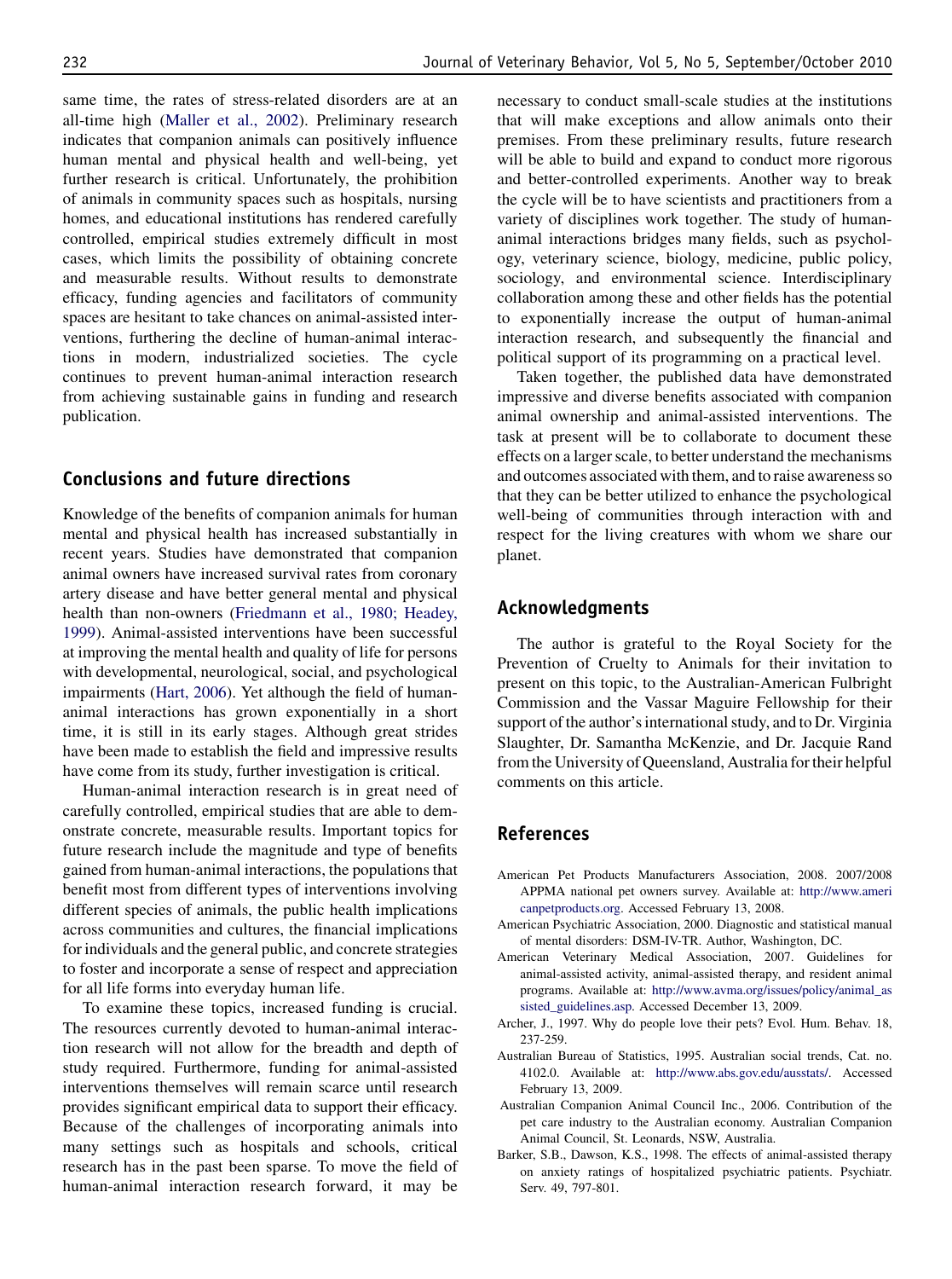- Bass, M.M., Duchowny, C.A., Llabre, M.M., 2009. The effect of therapeutic horseback riding on social functioning in children with autism. J. Autism Dev. Disord. 39, 1261-1267.
- Batson, K., McCabe, B., Baun, M.M., Wilson, C., 1997. The effect of a therapy dog on socialization and psychological indicators of stress in persons diagnosed with Alzheimer's disease. In: Wilson, C.C., Turner, D.C. (Eds.), Companion Animals in Human Health. Sage, London, UK, pp. 203-215.
- Bauminger, N., Kasari, C., 2001. The experience of loneliness and friendship in autism: theoretical and practical issues. In: Schopler, E., Yirmiya, N., Schulman, C., Marcus, L.M. (Eds.), The Research Basis for Autism Intervention. Kluwer Academic/Plenum Publishers, New York, NY, pp. 151-168.
- Bauminger, N., Shulman, C., Agam, G., 2003. Peer interaction and loneliness in high-functioning children with autism. J. Autism Dev. Disord. 33, 489-507.
- Baun, M.M., McCabe, B.W., 2003. Companion animals and persons with dementia of the Alzheimer's type: therapeutic possibilities. Am. Behav. Sci. 47, 42-51.
- Beck, A.M., Glickman, L.T., 1987. Future research on pet facilitated therapy: a plea for comprehension before intervention. Paper presented at the NIH Technology Assessment Workshop on the Health benefits of Pets, Washington, DC, USA.
- Beck, A.M., Katcher, A.H., 1996. Between Pets and People: The Importance of Animal Companionship. Purdue University Press, West Lafayette, IN.
- Beck, A.M., Katcher, A.H., 2003. Future directions in human-animal bond research. Am. Behav. Sci. 47, 79-93.
- Berget, B., Ekeberg, O., Braastad, B., 2008. Animal-assisted therapy with farm animals for persons with psychiatric disorders: effects on self-efficacy, coping ability and quality of life, a randomized controlled trial. Clin. Pract. Epidemiol. Ment. Health. 4, 9.
- Burke, J.D., Loeber, R., Birmaher, B., 2002. Oppositional defiant disorder and conduct disorder: a review of the past 10 years, part II.J. Am. Acad. Child Adolesc. Psychiatry 41, 1275-1293.
- Bustad, L.K., Hines, L.M., 1983. Placement of animals with the elderly: benefits and strategies. In: Katcher, A.H., Beck, A.M. (Eds.), New Perspectives on Our Lives with Companion Animals. University of Pennsylvania Press, Philadelphia, PA, pp. 291-302.
- Cain, A.O., 1983. A study of pets in the family system. In: Katcher, A.H., Beck, A.M. (Eds.), New Perspectives on Our Lives with Companion Animals. University of Pennsylvania Press, Philadelphia, PA, pp. 72-82.
- Davis, S.J.M., Valla, F.R., 1978. Evidence for domestication of the dog 12,000 years ago in the Natufian of Israel. Nature 276, 608-610.
- Delta Society, n.d. Animal-assisted activities/therapy 101. Available at: [http://www.deltasociety.org.](http://www.deltasociety.org) Accessed December 13, 2009.
- DeSchriver, M.M., Riddick, C.C., 1990. Effects of watching aquariums on elders' stress. Anthrozoos 4, 44-48.
- Eddy, J., Hart, L.A., Boltz, R.P., 1988. The effects of service dogs on social acknowledgements of people in wheelchairs. J. Psychol. 122, 39.
- Edwards, N.E., Beck, A.M., 2002. Animal-assisted therapy and nutrition in Alzheimer's disease. West. J. Nurs. Res. 24, 697-712.
- Filan, S.L., Llewellyn-Jones, R.H., 2006. Animal-assisted therapy for dementia: a review of the literature. Int. Psychogeriatr. 18, 597-611.
- Fine, A.H., 2006. Incorporating animal-assisted therapy into psychotherapy: guidelines and suggestions for therapists. In: Fine, A.H. (Ed.), Handbook on Animal-assisted Therapy: Theoretical Foundations and Guidelines for Practice. Academic Press, San Diego, CA, pp. 167-206.
- Friedmann, E., 1995. The role of pets in enhancing human well-being: physiological effects. In: Robinson, I. (Ed.), The Waltham Book of Human-animal Interaction: Benefits and Responsibilities of Pet Wwnership. Pergamon Press, Oxford, UK, pp. 33-53.
- <span id="page-7-0"></span>Friedmann, E., Katcher, A.H., Lynch, J.J., Thomas, S.A., 1980. Animal companions and one-year survival of patients after discharge from a coronary care unit. Public Health Rep. 95, 307-312.
- Friedmann, E., Katcher, A.H., Thomas, S.A., Lynch, J.J., Messent, P.R., 1983. Social interaction and blood pressure: influence of animal companions. J. Nerv. Ment. Dis. 171, 461-465.
- Friedmann, E., Lockwood, R., 1991. Validation and use of the animal thematic apperception test (ATAT). Anthrozoos 4, 174-183.
- Gammonley, J., Howie, A.R., Kirwin, S., Zapf, S.A., Frye, J., Freeman, G., Stuart-Russel, R., 1997. Animal-assisted therapy: therapeutic interventions. Delta Society, Bellevue, WA.
- Grandin, T., Johnson, C., 2005. Animals in Translation: Using the Mysteries of Autism to Decode Animal Behavior. Scribner, New York, NY.
- Gullone, E., 2000. The biophilia hypothesis and life in the 21st century: increasing mental health or increasing pathology? J. Happ. Stud. 1, 293-321.
- Gunter, B., 1999. Pets and people: the psychology of pet ownership. Whurr Publishers Ltd., London, UK.
- Hart, L.A., 2006. Community context and psychosocial benefits of animal companionship. In: Fine, A.H. (Ed.), Handbook on Animal-assisted Therapy: Theoretical Foundations and Guidelines for Practice. Academic Press, San Diego, CA, pp. 73-94.
- Headey, B., 1999. Health benefits and health cost savings due to pets: preliminary estimates from an Australian national survey. Soc. Indic. Res. 47, 233-243.
- Headey, B., Grabka, M., Kelley, J., Reddy, P., Tseng, Y., 2002. Pet ownership is good for your health and saves public expenditure too: Australian and German longitudinal evidence. Aust. Soc. Mon. 5, 93-99.
- Headey, B., Grabka, M.M., 2007. Pets and human health in Germany and Australia: national longitudinal results. Soc. Indic. Res. 80, 297-311.
- Hertzman, C., Wiens, M., 1996. Child development and long-term outcomes: a population health perspective and summary of successful interventions. Soc. Sci. Med. 43, 1083-1095.
- Hingley, A.T., 1998. Alzheimer's: few clues on the mysteries of memory. FDA Consum. 32, 26-31.
- Hoffmann, A.O.M., Lee, A.H., Wertenauer, F., Ricken, R., Jansen, J.J., Gallinat, J., Lang, U.E., 2009. Dog-assisted intervention significantly reduces anxiety in hospitalized patients with major depression. Eur. J. Integr. Med. 1, 145-148.
- Katcher, A.H., Beck, A.M., 1987. Health and caring for living things. Anthrozoos. 1, 175-183.
- Katcher, A.H., Friedmann, E., Beck, A.M., Lynch, J.J., 1983. Looking, talking, and blood pressure: the physiological consequences of interaction with the living environment. In: Katcher, A.H., Beck, A.M. (Eds.), New Perspectives on Our Lives with Companion Animals. University of Pennsylvania Press, Philadelphia, PA, pp. 351-359.
- Katcher, A.H., Segal, H., Beck, A.M., 1984. Comparison of contemplation and hypnosis for the reduction of anxiety and discomfort during dental surgery. Am. J. Clin. Hypn. 27, 14-21.
- Katcher, A.H., Wilkins, G.G., 1998. Animal-assisted therapy in the treatment of disruptive behavior disorder in childhood. In: Lundberg, A. (Ed.), The Environment and Mental Health. Lawrence Erlbaum Associates, Inc., Mahwah, NJ, pp. 193-204.
- Katcher, A.H., Wilkins, G.G., 2000. The centaur's lessons: therapeutic education through care of animals and nature study. In: Fine, A.H. (Ed.), Handbook on Animal-assisted Therapy: Theoretical Foundations and Guidelines for Practice. Academic Press, San Diego, CA, pp. 153-177.
- Kruger, K.A., Serpell, J.A., 2006. Animal-assisted interventions in mental health: definitions and theoretical foundations. In: Fine, A.H. (Ed.), Handbook on Animal-assisted Therapy: Theoretical Foundations and Guidelines for Practice. Academic Press, San Diego, CA, pp. 21-38.
- Kruger, K.A., Trachtenberg, S.W., Serpell, J.A., 2004. Can animals help humans heal? Animal-assisted interventions in adolescent mental health. Center for the Interaction of Animals and Society (CIAS) and University of Pennsylvania School of Veterinary Medicine, Philadelphia, PA.
- Law, S., Scott, S., 1995. Tips for practitioners: pet care: a vehicle for learning. Focus Autistic Behav. 10, 17.
- Lockwood, R., 1983. The influence of animals on social perception. In: Katcher, A.H., Beck, A.M. (Eds.), New Perspectives on Our Lives with Companion Animals. University of Pennsylvania Press, Philadelphia, PA, pp. 64-72.